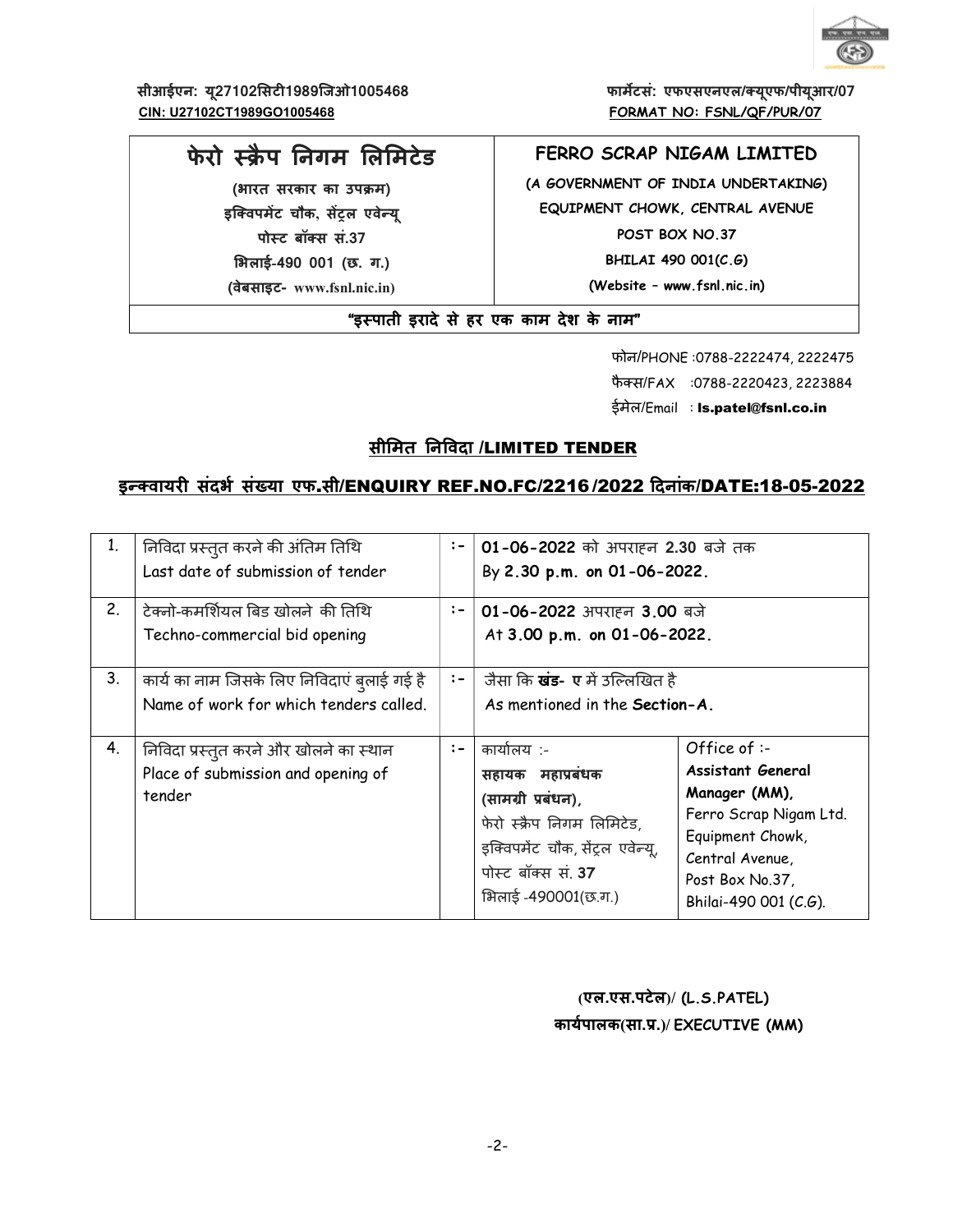

# फेरो स्क्रैप निगम लिमिटेड

(भारत सरकार का उपक्रम) इक्विपमेंट चौक, सेंट्रल एवेन्य् पोस्ट बॉक्स सं.37 ͧभलाई 490 001 (छ. ग.)

(वेबसाइट - www.fsnl.nic.in)

# FERRO SCRAP NIGAM LIMITED

(A GOVERNMENT OF INDIA UNDERTAKING) EQUIPMENT CHOWK, CENTRAL AVENUE POST BOX NO.37 BHILAI 490 001(C.G) (Website – www.fsnl.nic.in)

### INSTRUCTIONS FOR THE TENDERER

#### Document contents :-

#### निविदा प्रस्तुत करने से पहले निविदाकार को निम्नलिखित निर्देशों को ध्यान से पढ़ना चाहिए।

Tenderer should read the following instructions carefully before submitting tender.

1. निविदा में निम्नानुसार 3 खंड शामिल हैं :-

The tender comprises of 3 sections as stated below :-

खंड "ए"तकनीकी विनिर्देश और आपूर्ति/कार्य का दायरा दिखाने वाला तकनीकी हिस्सा है। SECTION "A" is the technical part showing technical specification and scope of supply/work. खंड "बी" निविदा के नियम और शर्तें वाणिज्यिक भागमें दर्शाया गया है। SECTION "B" is the commercial part showing terms &conditions of the tender. खंड "सी" मूल्य-बिड जमा करने के लिए प्रारूप दिखा रहा है। SECTION "C "is the price part showing the format for submission of price-bid.

- 2. निविदाकर्ता को उपरोक्त उल्लिखित सभी 3 अनुभागों को पूरा करने वाला निविदा प्रस्तुत करना होगा। Tenderer must submit complete tender containing all the 3 Sections mentioned above.
- 3. खंड"ए" के अनुसार सभी तकनीकी विवरणों की पुष्टि और स्वीकृति, निविदा के खंड"ए" में स्पष्ट रूप से उल्लिखितहोना चाहिए।

Confirmation and acceptance of all the technical details as per Section-A must be clearly mentioned in Section-A of the tender.

4. खंड"बी" के अनुसार सभी वाणिज्यिक नियमों और शर्तों की पुष्टि और स्वीकृति, निविदा की खंड "बी" में दी जानी चाहिए।

Confirmation and acceptance of all the commercial terms & conditions as per Section-B must be given in Section-B of the tender.

5. खंड"ए" और"बी" के प्रत्येक पृष्ठ पर निविदाकर्ता के अधिकृत हस्ताक्षर कर्ता द्वारा हस्ताक्षरित होना चाहिए और नाम तथा पदनाम के साथ इस निविदा के तकनीकी और वाणिज्यिक भागों की स्वीकृति का टोकन के रूप में सील मुहर के साथ उल्लेख किया जाना चाǑहए।

Each page of Sections A & B should be signed by authorised signatory of the tenderer and name and designation should be mentioned along with rubber stamp/seal of the tenderer as a token of acceptance of the technical and commercial parts of this tender.

6. निविदा के खंड "ए" और खंड "बी" को सीलबंद कवर/लिफाफे में एक साथ प्रस्तुत किया जाना चाहिए, लिफाफे के ऊपर <u>"भाग -1: टेक्नो-कामर्शियल बिड"</u>लिखाजाना चाहिए। इस लिफाफे पर इन्क्वारी क्रमांक,खोलने का दिनांक और नियत दिनांक का भी उल्लेख किया जाना चाहिए।

Section-A & Section-B of the tender are to be submitted together in a sealed cover/envelope which should be superscribed as "PART-I : TECHNO-COMMERCIAL BID". The Enquiry No., Date and Due Date of opening should also be mentioned on this envelope.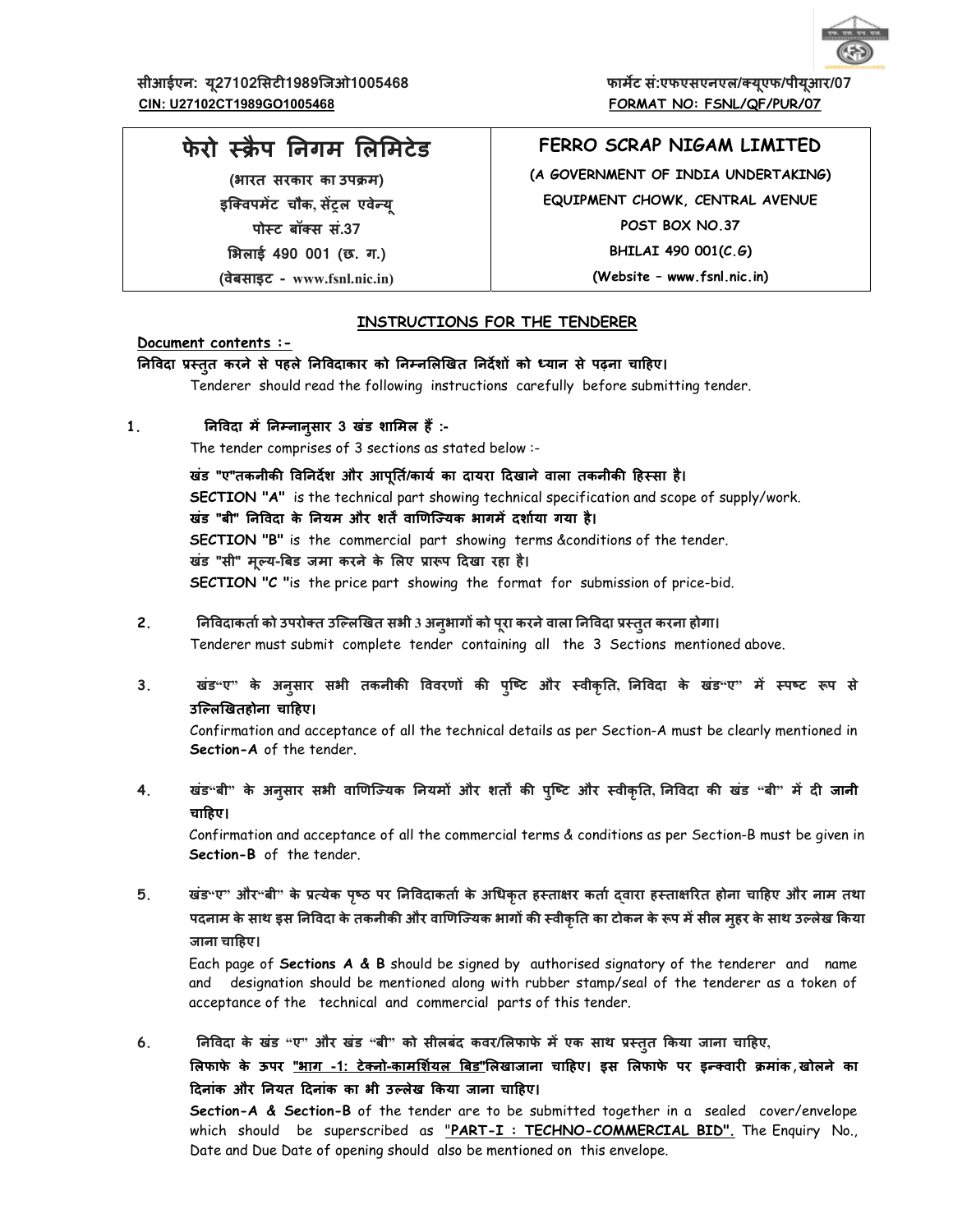

 $\overline{7}$ . <u>कीमतें/दरें भाग-1 में नहीं दिखनी चाहिए :-</u>प्रत्येककार्य के लिए मूल्य/दर खंड स' में दिखाया जाना चाहिए और एक अलग महरबंद कवर में डाल दिया जाना चाहिए जिसे "भाग-2: मुल्यबोली" के रूप लिफाफे के ऊपर लिखा जाना चाहिए। इस लिफाफे पर इन्क्वारी संख्या और तारीख का भी उल्लेख होना चाहिए। खंड"स"के प्रत्येक पृष्ठ को निविदाकर्ता के अधिकृत हस्ताक्षरकर्ता दवारा हस्ताक्षरित किया जाना चाहिए और नाम और पदनाम तथा सील महरके साथ उल्लेख किया जाना चाहिए।

Prices/Rates should not be shown in Part-I :-Price/Rate for the each job should be shown in Section-Cand put in a separate sealed cover which should be superscribed as "PART-II : PRICE BID". The enquiry No. and date should also be mentioned on this envelope. Each page of Section-C should be signed by authorised signatory of the tenderer and name and designation should be mentioned along with rubber stamp/seal of the tenderer.

उपर्युक्त सभी महरबंद कवर को एक साथ रखा जाना चाहिए और एक बड़े लिफाफे में सीलमहरबंद कर दिया जाना 8. चाहिए, जिस पर संबंधित निविदा इन्क्वारी संदर्भ संख्या तथा नियत दिनांक का उल्लेख किया जाना चाहिए और नीचे दिए गए पते पर अधो हस्ताक्षर कर्ता के कार्यालय को भेजा जाना चाहिए: -

फैरो स्क्रैप निगम लिमिटेड इक्विपमेंट चौक, सेंट्रल एवेन्यू पोस्ट बॉक्स सं.37 भिलाई 490 001 (छ.ग.)

All the above mentioned sealed covers should be put together and sealed in one bigger envelope on which the relevant tender Enguiry Ref. No. and Due date should be superscribed and sent to the office of the undersigned at the address given below:-

9.

ल्यनिविदाएँ (भाग-2) उन निविदाकर्ताओं का भाग-2, जो कि तकनीकी और व्यावसायिक रूप से स्वीकार्य हैं, खोले जाएंगे, जिसे व्यक्तिगत निविदाकर्ता को अग्रिम में खोलने कि तारीख के साथ सचित किया जाएगा। उन निविदाकर्ताओं की कीमत बोली जो तकनीकी / व्यावसायिक रूप से स्वीकार्य नहीं हैं, को निविदाकर्ता या उनके अधिकृत प्रतिनिधि को महरबंद और बिना खोले सौंप दिया जाएगा।

The Price-Bids i.e. Part-II of those tenderers which are technically and commercially acceptable only shall be opened on the date, which shall be intimated in advance to the individual tenderer. The price-bid of those tenderers which are not technically/commercially acceptable shall be handed over to the tenderer or their authorised representative in sealed and unopened condition.

यदि चाहें तो निविदाकर्ता, इस निविदा खोलने के समय भाग लेने के लिए प्राधिकृत पत्र के साथ अपने अधिकृत  $10<sub>1</sub>$ प्रतिनिधि को नियुक्त कर सकते हैं।

Tenderers if so desired, may depute their authorised representative with letter of authority to attend this tender opening.

- निविदा जो क्रम संख्या(2) से (9)के अनुसार जमा नहीं किया गया है उसे निरस्त कर दिया जाएगा।  $11.$ Tenders not submitted as stipulated at point nos. (2) to (9) above shall be rejected.
- इस निविदा के खंड"ए", "बी" और "सी" में किसी भी शर्तों का अनपालन नहीं करने सेभी निविदा रदद हो सकती है।  $12.$ Non-compliance of any of the stipulations in Section A,  $B & C$  of this tender enguiry also may cause rejection of the tender.
- Note:- Interested vendors for the item/job mentioned in this tender can apply for vendor registration by submitting vendor enlistment form available in our website www.fsnl.co.in for future participation in tenders after enlistment. Vendors who are already enlisted with FSNL can only participate in this tender.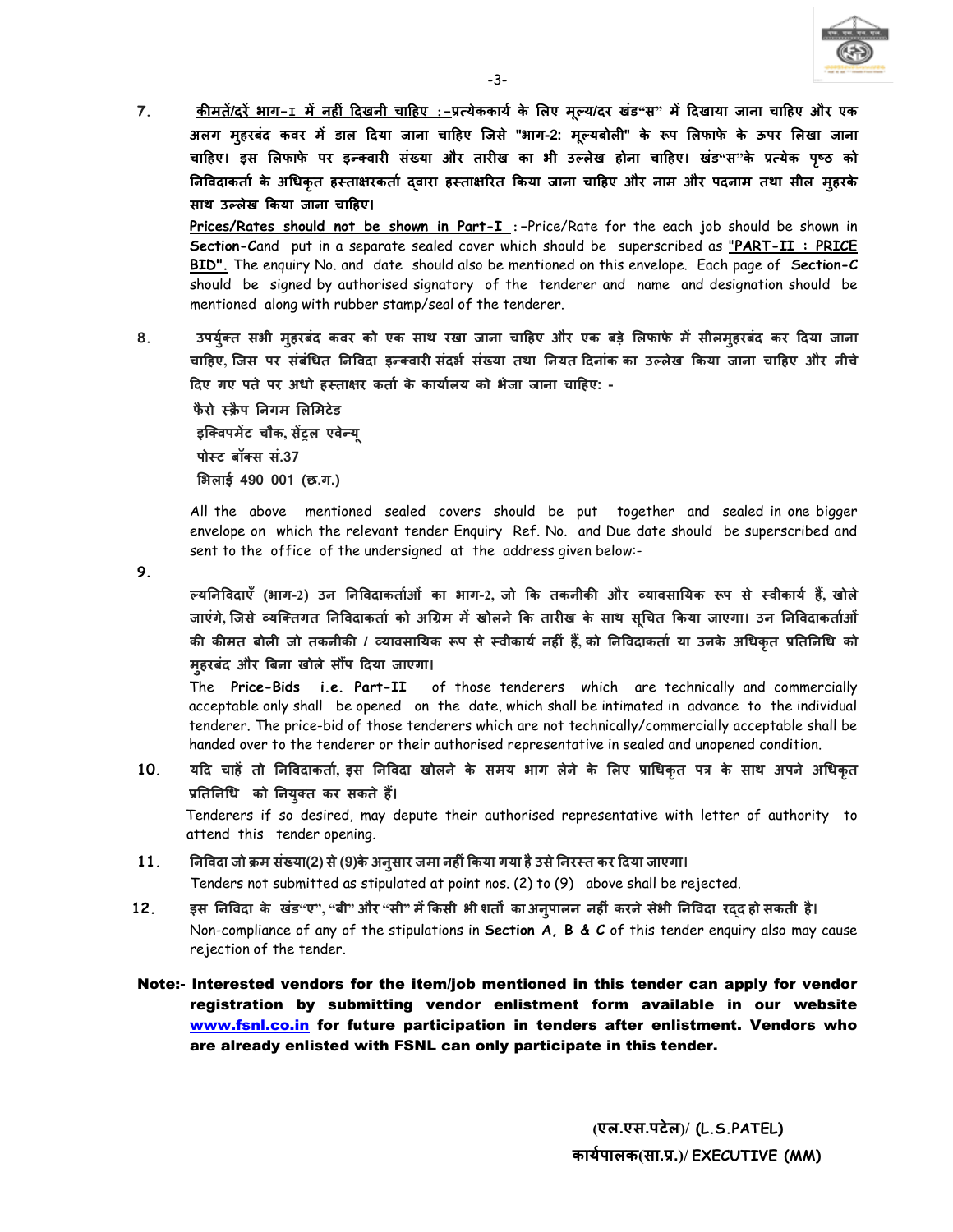

## **SECTION-A**

Electrical Items to be supplied at our FSNL Hazira Unit, inside M/s AMNSI Ltd, 27<sup>th</sup> km, Surat Hazira Road, Hazira (Gujarat).

| S/N                     | Description                                 | Quantity | Make                               |
|-------------------------|---------------------------------------------|----------|------------------------------------|
| $\mathbf{1}$            | C type mcb channel rail(Din 35*7.5*0.8mm)   | 10 mtr   | Eaton or Equivalent                |
| $\overline{c}$          | Stop push button with NC contact(Red)       | 10 nos   | Havells, L&T, Syska and equivalent |
| $\mathbf{3}$            | Start push button with NO contact(Green)    | 10 nos   | Havells, L&T, Syska and equivalent |
| $\overline{\mathbf{4}}$ | Emergency switch(with 2 NC contact)         | 4 nos    | Havells, L&T, Syska and equivalent |
| 5                       | 75 mm ID flexible conduit pipe              | 20 mtr   | Havells, L&T, Syska and equivalent |
| $\boldsymbol{6}$        | 6 amp 1 way switch                          | 20 nos   | Havells, L&T, Syska and equivalent |
| $\overline{7}$          | 6 amp 5 pin socket                          | 20 nos   | Havells, L&T, Syska and equivalent |
| 8                       | Nylon cable tai 300 mm, each 100 nos        | 2 pkt    | Havells, L&T, Syska and equivalent |
| 9                       | Copper Bus bar 4 nos, 300 amp               | 1 no     | Havells, L&T, Syska and equivalent |
| 10                      | Pvc box 3 switch 1 socket pack              | 5 nos    | Havells, L&T, Syska and equivalent |
| 11                      | Junction box(PVC)300mm*300mm                | 3 nos    | Havells, L&T, Syska and equivalent |
| 12                      | Pvc bulb holder 2 pin                       | 10 nos   | Havells, L&T, Syska and equivalent |
| 13                      | Cable lug aluminium 70 sq. mm               | 20 nos   | Selex India, comet or equivalent   |
| 14                      | Cable lug aluminium 95 sq. mm               | 20 nos   | Selex India, comet or equivalent   |
| 15                      | Cable lug aluminium 150 sq. mm              | 20 nos   | Selex India, comet or equivalent   |
| 16                      | 0.5 sq. mm single core wire                 | 50 mtr   | RR Kabel, Havells and Equivalent   |
| 17                      | 4 core, 4 sq. mm copper cable               | 50 mtr   | RR Kabel, Havells and Equivalent   |
| 18                      | Flexible copper cable, 2 core X2.5 sq. mm   | 100 mtr  | RR Kabel, Havells and Equivalent   |
| 19                      | Led Light, 6 X6 inch squre type, 22w        | 20 nos   | Philips, wipro and equivalent      |
| 20                      | OVER LOAD RELAY, 9-15 AMP, MN-2             | 2 nos    | L&T, Siemens and Equivalent        |
| 21                      | 35 Din rail mount terminal block, 32 amp    | 50 nos   | L&T, Siemens and Equivalent        |
| 22                      | Add on block for MNX contactor, A2:2P       | 20 nos   | L&T, Siemens and Equivalent        |
| 23                      | Contactor MNX-25; coil 220v                 | 3 nos    | L&T, Siemens and Equivalent        |
| 24                      | Contactor MNX-18; coil 415v                 | 4 nos    | L&T, Siemens and Equivalent        |
| 25                      | Contactor MNX-40; coil 415v                 | 4 nos    | L&T, Siemens and Equivalent        |
| 26                      | OVER LOAD RELAY; 20-33 AMP, TYPE-MN-2       | 4 nos    | L&T, Siemens and Equivalent        |
| 27                      | 600 amp, aluminium welding cable, 120sq. mm | 100 mtr  | Weldcore, polycab and equivalent   |

### General Note :-

- 1. Bidders may visit our Corporate Office between 9 am to 5 pm on working days (except 2<sup>nd</sup> & 4<sup>th</sup> Saturdays and Sundays) for any clarification before submitting the offers.
- 2. Please refer to the terms & conditions in the **Section-B** enclosed herewith and confirm each point in your quotation.
- 3. Each page should be signed by authorised signatory of the tenderer and name & designation should be mentioned along with rubber stamp/seal of the tenderer as a token of acceptance.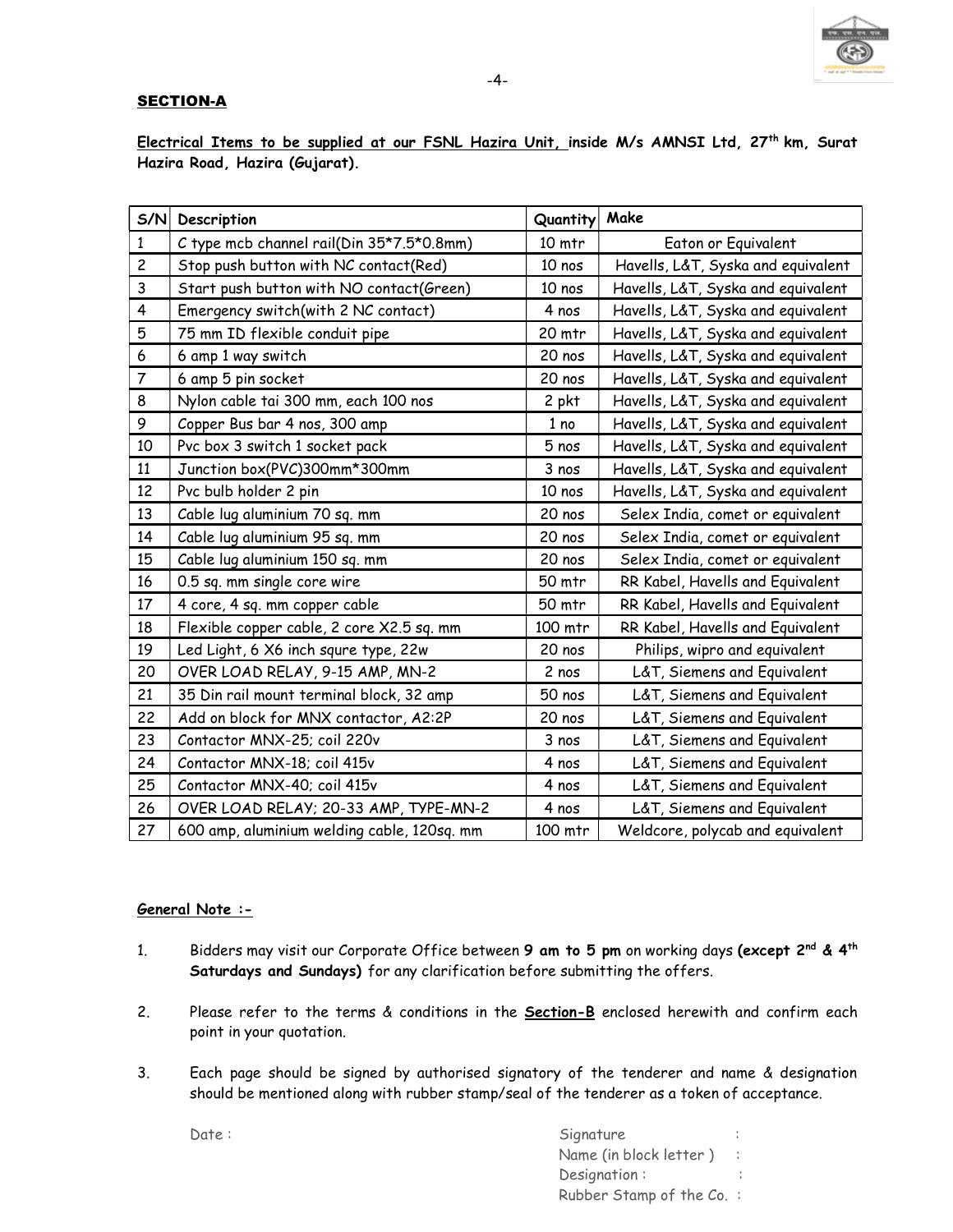#### SECTION-B

#### TERMS & CONDITIONS

- 1. Envelope Containing Quotation :- Enquiry No., Date & Due Date must be super scribed on the envelope containing quotation.
- 2. Firm price :- The price quoted by the tenderer should remain firm through complete execution of the order.
- 3. Validity :- The quotation should be valid for a period of 90 days from the date of opening of the quotation.
- 4. F.O.R. Hazira :- Tenderers have to quote F.O.R. Hazira, Inside AMNSI Ltd, 27 km, Surat Hazira Road.
- 5. **GST :** Tenderers are requested to provide GST details as per **Annexure-I** & II and also mention the percentage of GST applicable extra separately & the rate should be quoted exclusive of GST.
- 6. Preference to "Make in India" :- Preference to Make in India will be given as per Annexure-III.
- 7. Packing, Loading, Lacing & Forwarding Charges :- The price(s) quoted by you shall be deemed to be inclusive of packing, loading, lacing and forwarding charges to ensure safety during transit.
- 8. Packing details :- The material(s) should be packed in good condition.
- 9. Delivery :- Delivery shall be made within 01(one) month from the date of receipt of Purchase Order.
- 10. Payment :- 100% Payment shall be made within 30 days from the date of submission of your bill alongwith receipted challan and guarantee / warranty certificate.
- 11. Banker's Details :- Tenderers are requested to state Banker's Name, Branch, Account No., PAN No. & IFS Code for remittance of payment though NEFT/RTGS.
- 12. Supply of material/Bills :- The place of supply of material/services and place of submission of bill should be one and same i.e. Billed to & shipped to should be one and same. Tenderer should submit GST return mentioning the GST number of the State where the material has been supplied or services has been provided.

The party has to submit GST Compliance Invoice & in case Liquidated damage is applicable, then GST on Liquidated damage will also be recovered from the party.

| Date : | Signature               |  |
|--------|-------------------------|--|
|        | Name (in block letter)  |  |
|        | Designation :           |  |
|        | Rubber Stamp of the Co. |  |



-5- процесс в половина в село в село в село в село в село в село в село в село в село в село в село в село в с<br>Село в село в село в село в село в село в село в село в село в село в село в село в село в село в село в село

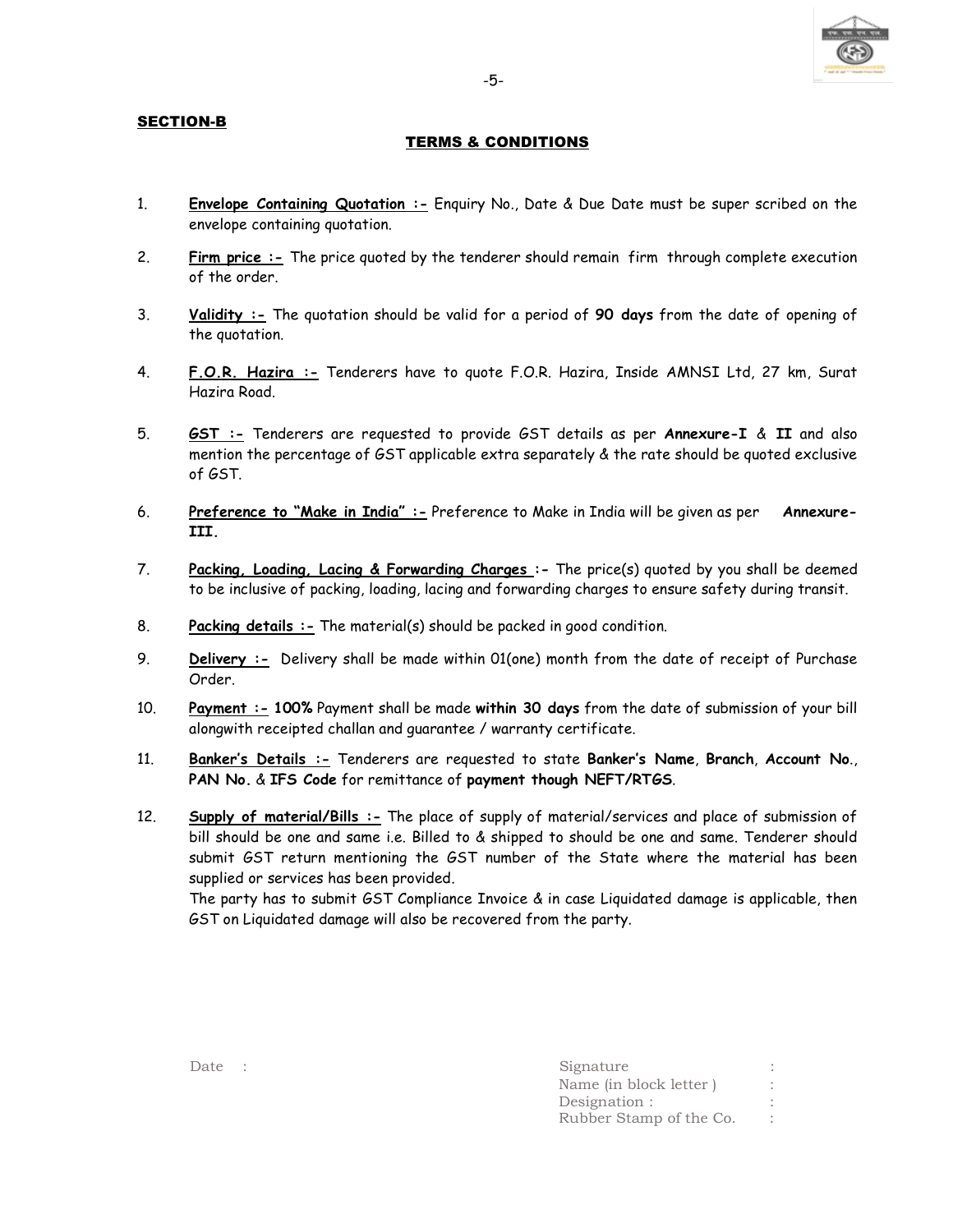

- 13. Guarantee/Warranty :- The material(s) supplied by the successful tenderer under this order should be fully guaranteed/warranted as per manufacturer norms against any defects in make/brand, quality and/or workmanship. If any defects are noticed during the delivery time, the same should be replaced by the successful tenderer free of cost within 7 days of receipt of defective material(s).
- 14. Transit Insurance :- Please note that the transit insurance will be arranged by FSNL. You will have to furnish all details of despatch along with value of consignment to our Corporate Office at Bhilai prior to despatch of consignment, failing which transit risk shall be entirely tenderer responsibility.
- 15. E-Way bill :- It will be the responsibility of supplier to prepare proper e-way bill while transporting the goods.
- 16. **Quantity :** FSNL reserves the right to reduce the quantity during placement of order and hence price quoted by the tenderer should also be valid for lesser quantity of individual item.
- 17. Liquidated Damages :- Penalty  $\mathcal{Q} \frac{1}{2}$ % per week of the value of the order shall be charged for delay in delivery beyond the scheduled delivery period, subject to a maximum of 5% of the value of the order. Proportionate penalty for delay for part of a week shall also be payable by you. The penalty falling due shall be recoverable from your bill(s).

However, L.D. is exempted on account of force majeure conditions i.e., Lockout, Strike, Transporter's strike, Riot, Civil War, Restrictions imposed by Govt. and acts of God like Flood, Earthquake, Fire etc. which are beyond your control.

- 18. Risk purchase :- In the event, the successful tenderer fails to execute the order within the stipulated time, we reserve the right to get the same executed through some other source and the extra charges, if any on this account shall be payable by the successful tenderer including the duties and taxes thereof.
- 19. Arbitration:-All disputes or differences whatsoever arising between the tenderer and FSNL out of or relating to the construction, meaning and operation or effect of this contract or the breach thereof shall be settled by arbitration in accordance with the Rules of Arbitration of the Indian Council of Arbitration and the award given in pursuance thereof shall be binding on the tenderer.
- 20. Dispute :- Should any dispute as regards quality, quantity, specification, interpretations of the purchase order terms or methodology for execution of supply arise, the decision of FSNL will be final and binding upon the tenderer.

| Date : | Signature               |  |
|--------|-------------------------|--|
|        | Name (in block letter)  |  |
|        | Designation :           |  |
|        | Rubber Stamp of the Co. |  |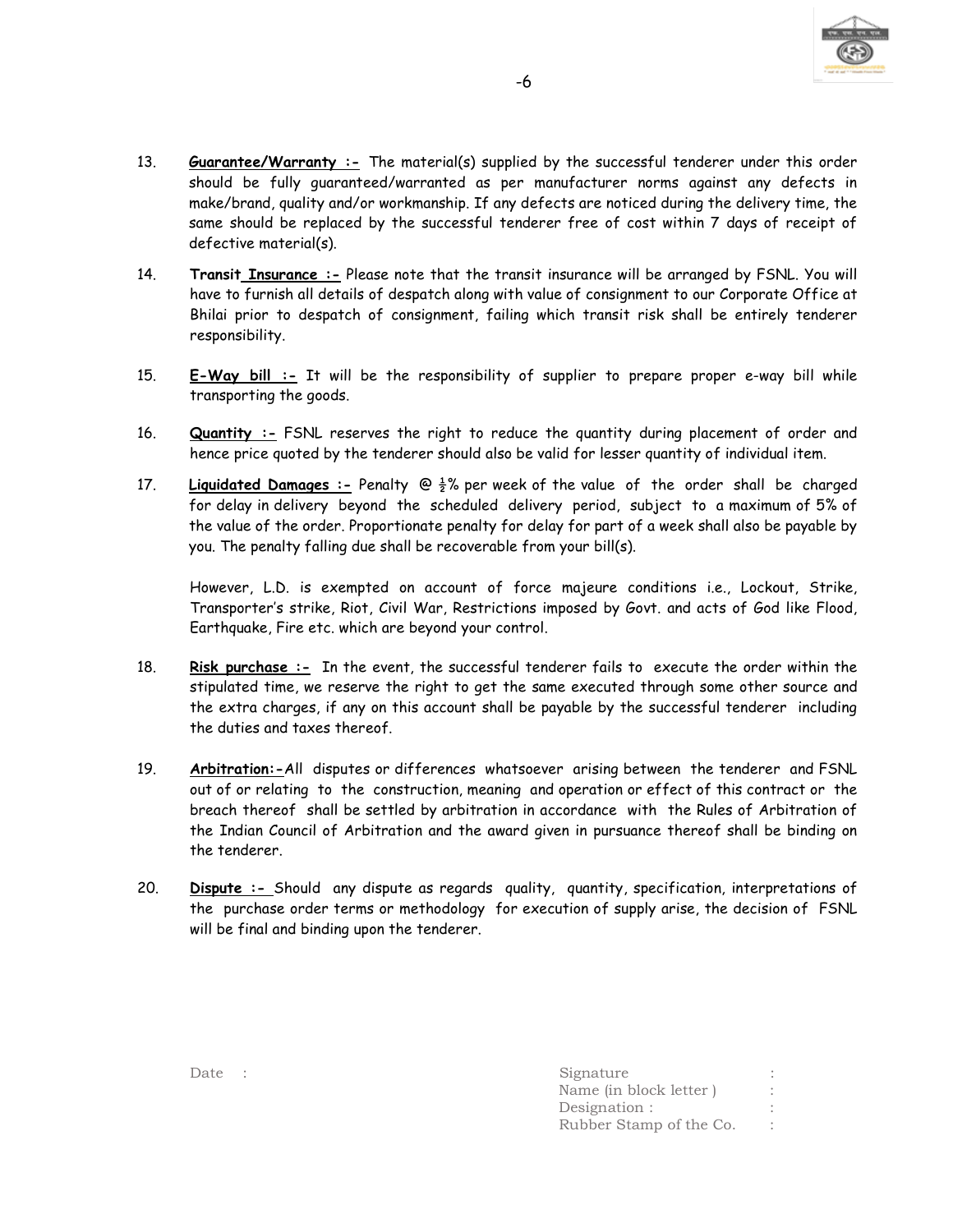

- 21. Conditional Offer :- Quotations containing any other conditions other than those stated herein will be treated as conditional offer, which will be rejected.
- 22. Lowest Tender :- The company does not bind itself to accept and lowest Tender or assign any reason for non-acceptance of the same. The Company reserve the right to accept any Tender wholly or partly at its opinion.
- 23. **MSME :-** Tenderer(s) falling under MSME category and having valid registration certificate with NSIC, are required to submit registration certificate to enable us to consider under MSME, so that applicable benefits/facilities shall be provided as per procurement policy of Government of India.

 "All MSEs will have to make declaration of Udyog Adhar Memorandum (UAM) number on Central Public Procurement Portal (CPPP), failing which such bidders will not be able to enjoy the benefits as per Public Procurement Policy for MSEs order, 2012 for tenders invited electronically through CPPP".

- 24. Environment, health and safety of the organization :- The supply of materials/execution of the job as stipulated in this enquiry should not adversely affect the environment, health and safety of the organization.
- 25. Jurisdiction :- Disputes, if any, arising out of this transaction are subject to provisions of competent court having jurisdiction over Durg.
- 26. Blacklisting :- The tenderer hereby declares that they have never been blacklisted and/or there were no debarring action against them by any Govt. organization/ CPSE/ Court. Further vendors who are found blacklisted at any later stage their bid/offer shall be liable for cancellation.

Also those vendors who cannot execute the job/supply as per the order, FSNL in its sole discretion reserves the right to cancel the order and blacklist the firm without any notice.

27. Regret letter :- Please forward your regret letter in case you do not wish to quote.

#### All the above terms & conditions are acceptable to us.

Date : Signature : Name (in block letter ) : Designation : Rubber Stamp of the Co. :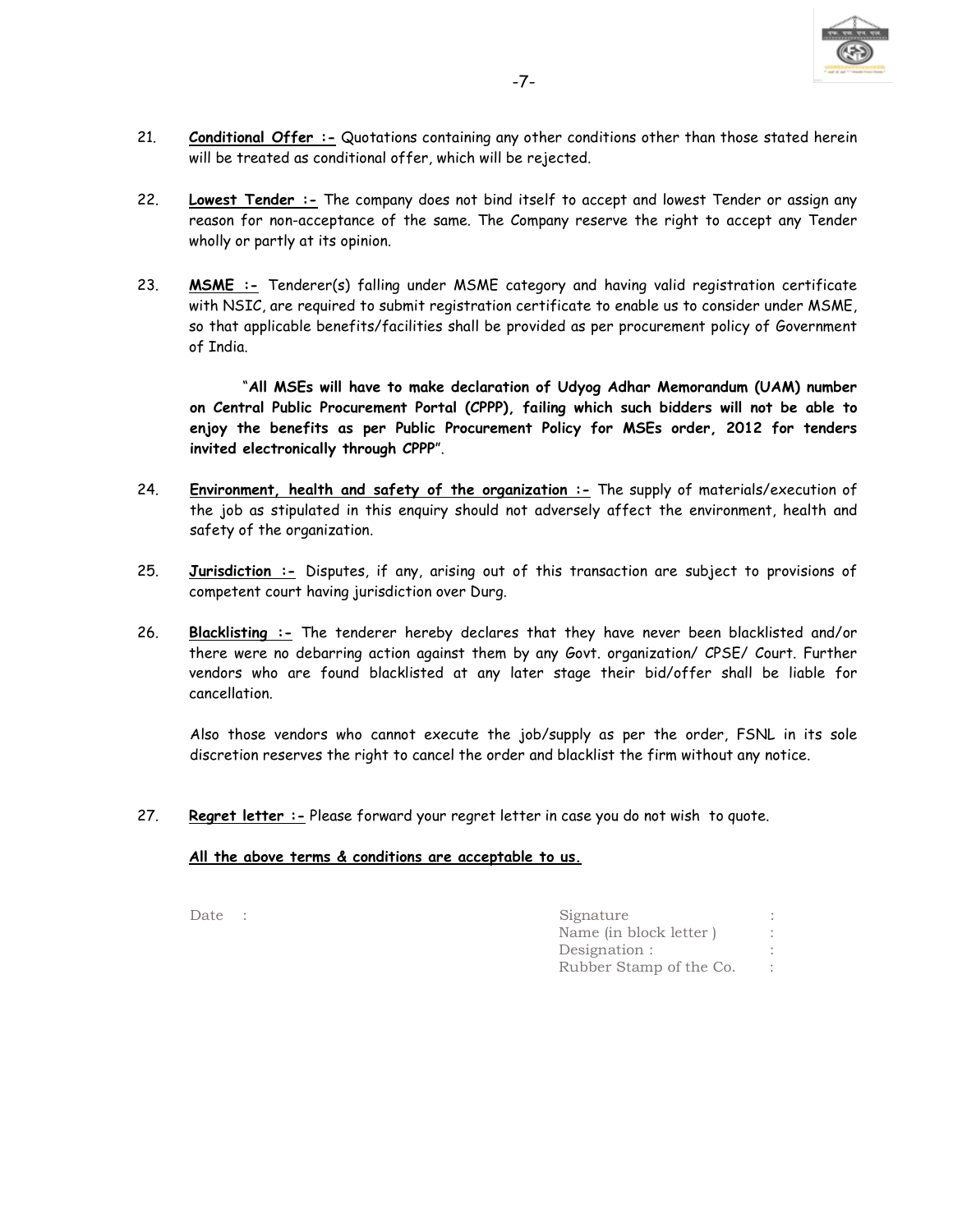

## ANNEXURE-I

| Name of<br>Authorised<br>Person under |                           | Place of Business                                                                                 |  | GST Regn<br>No. | Whether<br>under<br>Composition<br>Scheme |    | <b>HSN</b><br>Code<br>No. |
|---------------------------------------|---------------------------|---------------------------------------------------------------------------------------------------|--|-----------------|-------------------------------------------|----|---------------------------|
| Vendor Name                           | Mobile No. &<br>Email ID. | GST with<br>Principal<br>Additional<br>Place of<br>Place of<br><b>Business</b><br><b>Business</b> |  | (GSTIN)<br>Yes  |                                           | No |                           |
|                                       |                           |                                                                                                   |  |                 |                                           |    |                           |
|                                       |                           |                                                                                                   |  |                 |                                           |    |                           |
|                                       |                           |                                                                                                   |  |                 |                                           |    |                           |
|                                       |                           |                                                                                                   |  |                 |                                           |    |                           |
|                                       |                           |                                                                                                   |  |                 |                                           |    |                           |
|                                       |                           |                                                                                                   |  |                 |                                           |    |                           |
|                                       |                           |                                                                                                   |  |                 |                                           |    |                           |
|                                       |                           |                                                                                                   |  |                 |                                           |    |                           |
|                                       |                           |                                                                                                   |  |                 |                                           |    |                           |
|                                       |                           |                                                                                                   |  |                 |                                           |    |                           |

Please indicate the @ ..........% of GST applicable and provide copy of GST Registration Certificate. Tenderers are requested to provide following information for GST Compliance:-

| Date | Signature               |  |
|------|-------------------------|--|
|      | Name (in block letter)  |  |
|      | Designation :           |  |
|      | Rubber Stamp of the Co. |  |

Date :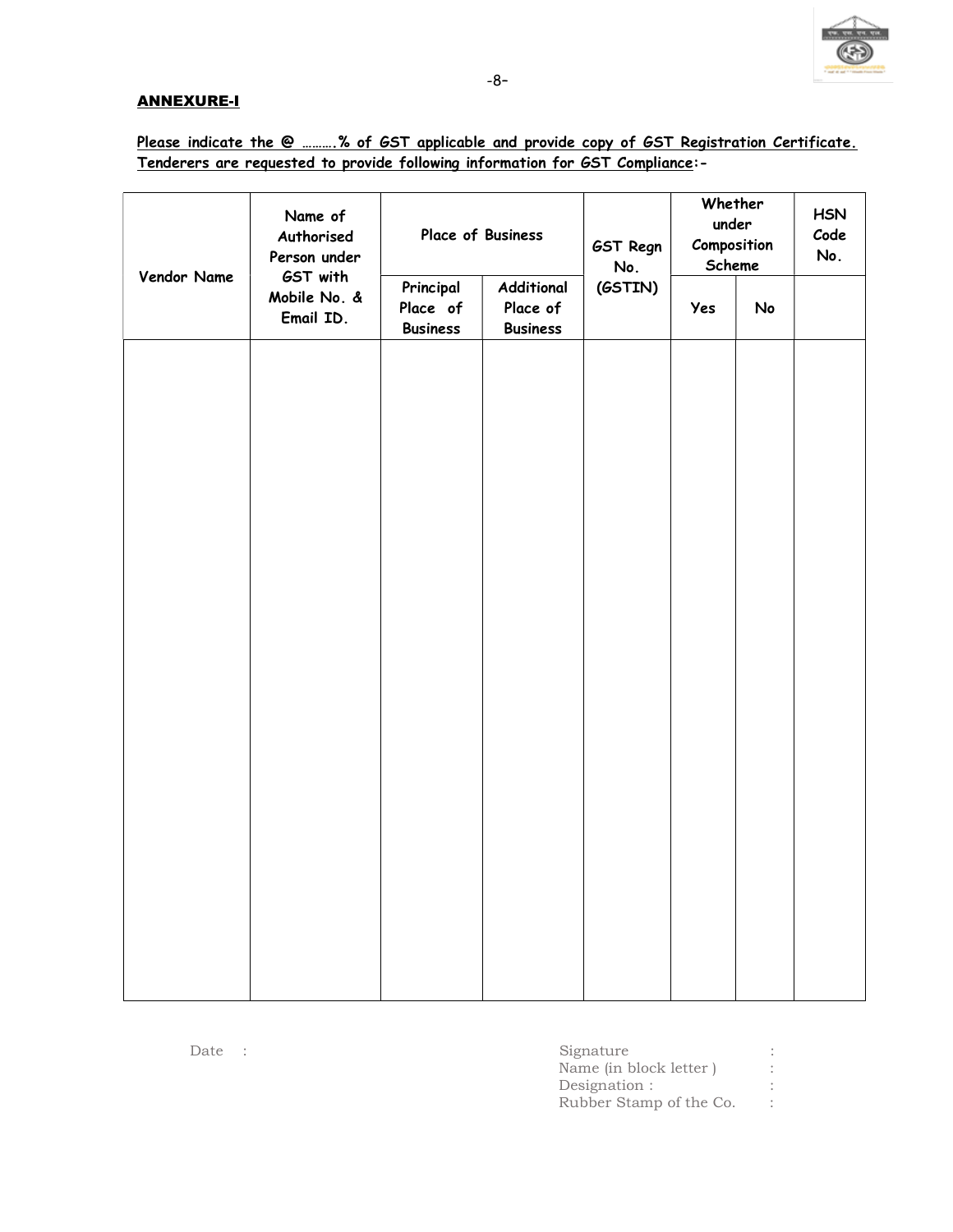

#### ANNEXURE-II

# Following undertaking is to be provided by Contractor/ vendor's at the time of submission of quotation :-

- 1. (a) We agree to do all things not limited to providing GST invoices or other documentation as per GST law relating to the above supply, payment of taxes, timely filling of valid statutory returns for tax period on the Goods and Service tax portal etc. that may be necessary to match the invoice on GST common portal and enable FSNL to claim input tax credit in relation to any GST payable under this Agreement or in respect of any supply/ service under this agreement.
	- (b) In case the Input Tax Credit of GST is denied or demand is recovered from FSNL on account of any non- compliance by the vendor/supplier/contractor, including non-payment of GST charged and recovered, the contractor shall indemnify FSNL in respect of all claims of tax, penalty and/or interest, loss, damages, costs, expenses and liability that may arise due to such noncompliance.
	- (c) Contractor/Vendor shall maintain high GST compliance rating track record at any given point of time.
	- (d) The Contractor/ Vendor shall avail the most beneficial notification, abatements, exemptions etc., if any, as applicable for the supplies/services under the Goods and Service Tax.
- 2. Any invoice issued in favour of FSNL shall contain the following particulars:
	- a. Name, address and GSTIN of the supplier;
	- b. Serial number of the invoice;
	- c. Date of issue;
	- d. Name, address and GSTIN of the recipient (FSNL Unit/C.O)
	- e. Name and address of the recipient and the address of the delivery, along with the State and its code,"
	- f. HSN code of goods or Accounting Code of services;
	- g. Description of goods or services;
	- h. Quantity in case of goods and unit or Unique Quantity Code thereof;
	- i. Total value of supply of goods or services or both;
	- j. Taxable value of supply of goods or services or both taking into discount or abatement if any;"
	- k. Rate of tax (Central Tax, State Tax, Integrated Tax (for inter-state supply), Union Territory Tax or cess);"
	- l. Amount of tax charged in respect of taxable goods or services (Central Tax, State Tax, Integrated Tax (for inter-state supply), Union Territory Tax or cess);"
	- m. Place of supply along with the name of State, in case of supply in the course of inter-state trade or commerce;"
	- n. Address of the billing where the same is different from the place of supply.
	- o. Signature or digital signature of the supplier or his authorised representative on Invoice.

| Date : | Signature               |  |
|--------|-------------------------|--|
|        | Name (in block letter)  |  |
|        | Designation:            |  |
|        | Rubber Stamp of the Co. |  |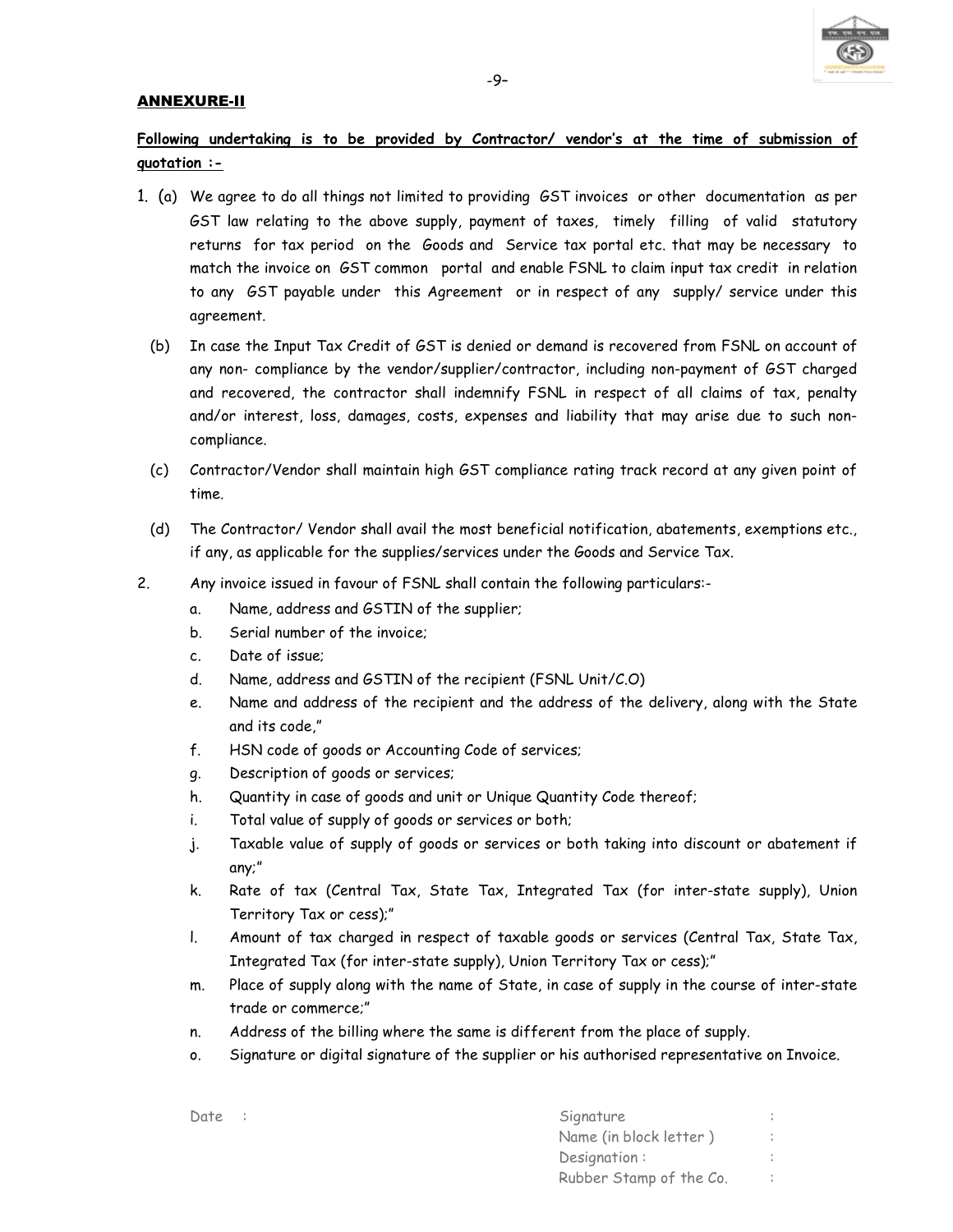

- 3. GST invoice shall be prepared in triplicate, in case of supply of goods, in the following manner:
	- a. The original copy being marked as ORIGINAL FOR RECIPIENT;
	- b. The duplicate copy being marked as DUPLICATE FOR TRANSPORTER and
	- c. The triplicate copy being marked as TRIPLICATE FOR SUPPLIER.
- 4. GST invoice shall be prepared in duplicate, in case of supply of services, in the following manner :
	- a. The original copy being marked as ORIGINAL FOR RECIPIENT; and
	- b. The duplicate copy being marked as DUPLICATE FOR SUPPLIER.
- 5. In case of any advance given against any supplies contract, the supplier of the goods shall issue Receipt Voucher containing the details as prescribed in the GST Acts 2017 read with GST Rules, 2017.
- 6. For the purpose of the above mentioned requirements, the contractor/vendor shall provide necessary documents as may be necessary and shall allow inspection of the same to concerned authorities.

## All the above terms & Conditions are acceptable to us.

| Date $\therefore$ | Signature               |  |
|-------------------|-------------------------|--|
|                   | Name (in block letter)  |  |
|                   | Designation :           |  |
|                   | Rubber Stamp of the Co. |  |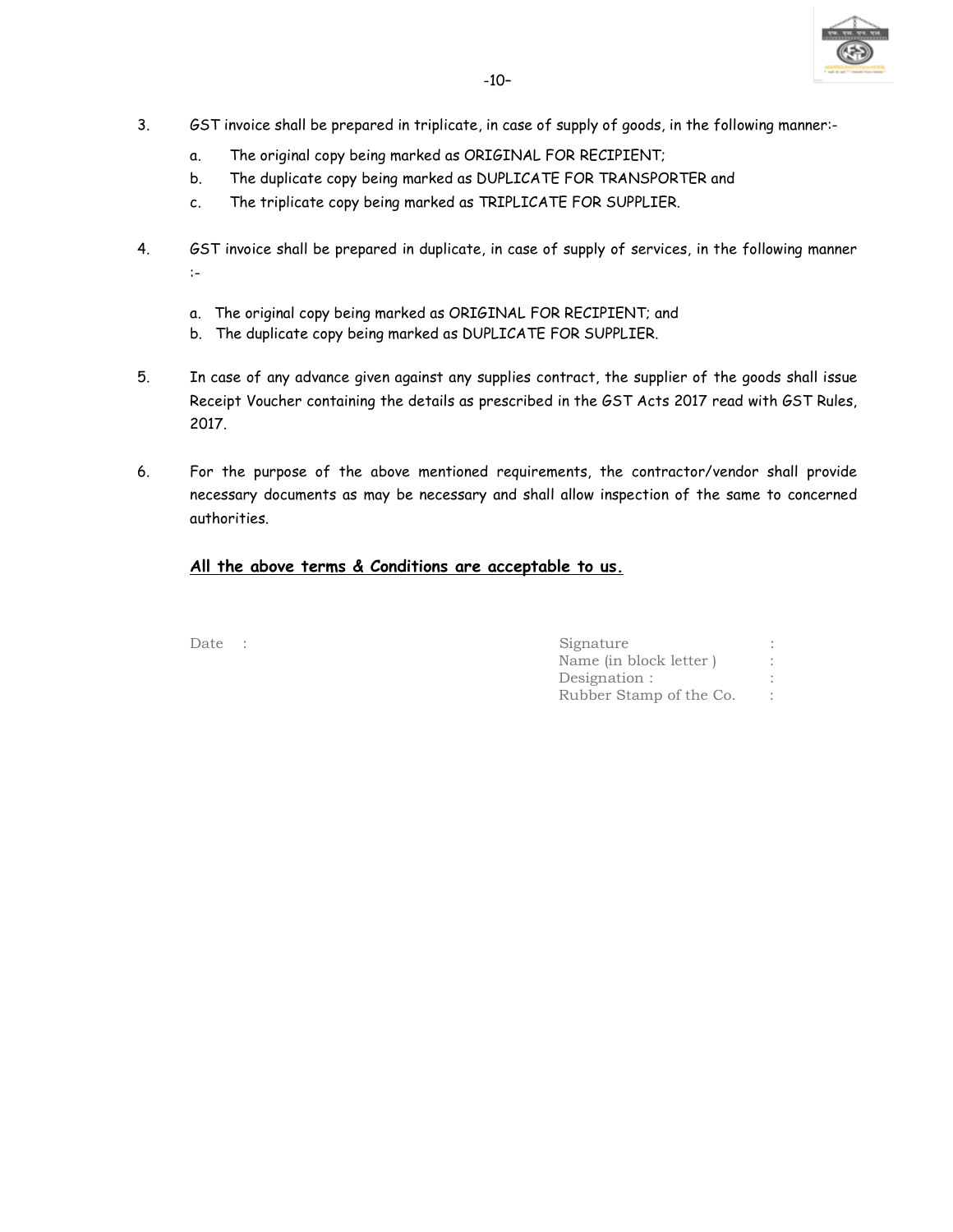

#### ANNEXURE –III

#### PREFERENCE TO "MAKE IN INDIA"

# 1. Purchase preference shall be given to local suppliers in all procurement in the manner specified hereunder: -

- (a) In procurement of goods where the estimated value of procurement is Rs. 50.00 lakhs or less, only the local suppliers shall be eligible. If the procurement of such goods is more than Rs. 50.00 lakhs, the provision as stipulated under shall be applicable as the case may be.
- (b) In procurement of goods which are divisible in number, following procedure shall be adopted:
	- (i). If the L1 bidder is from the local supplier, the contract for full quantity will be awarded to L1 bidder.
	- (ii). If L1 bidder is not from the local supplier, 50% of the order quantity shall be awarded to L1. Thereafter, the lowest bidder among the local supplier will be invited to match the L1 price for the remaining 50% quantity subject to the local supplier's quoted price falling within the margin of purchase preference of 20% & contract for that quantity shall be awarded to such local supplier subject to matching the L1 price. In case such lowest eligible local supplier fails to match the L1 price or accepts less than the offered quantity, the next higher local supplier within the margin of purchase preference shall be invited to match the L1 price for remaining quantity and so on, and contract shall be awarded accordingly. In case some quantity is still left uncovered on local suppliers, then such balance quantity may also be awarded to L1 bidders.
- (c) If the procurement of goods which are not divisible in number, such as procurement of services/repairs etc. following procedure shall be adopted: -
	- (i). If L1 is from the local supplier, the contract will be awarded to L1 bidder.
	- (ii). If L1 is not from a local supplier, the lowest bidder among the supplier will be invited to match the L1 price subject to local supplier's quoted price falling within the margin of purchase preference of 20% and the contract shall be awarded to such local supplier subject matching the L1 price.
	- (iii). In case such lowest eligible supplier fails to match the L1 price, the local supplier with the next higher bid within the margin of purchase preference of 20% shall be invited to match the L1 price and so on and contract shall be awarded accordingly. In case none of the local supplier within the margin of purchase preference matches the L1 price, then the contract may be awarded to the L1 bidder.

## 2. Verification of local content :-

(i). The local supplier at the time of tender shall be required to provide self-certification that the item offered meets the minimum local content of 50% and shall give details of location(s) at which the local value addition is made.

| Date : | Signature               |  |
|--------|-------------------------|--|
|        | Name (in block letter)  |  |
|        | Designation :           |  |
|        | Rubber Stamp of the Co. |  |
|        |                         |  |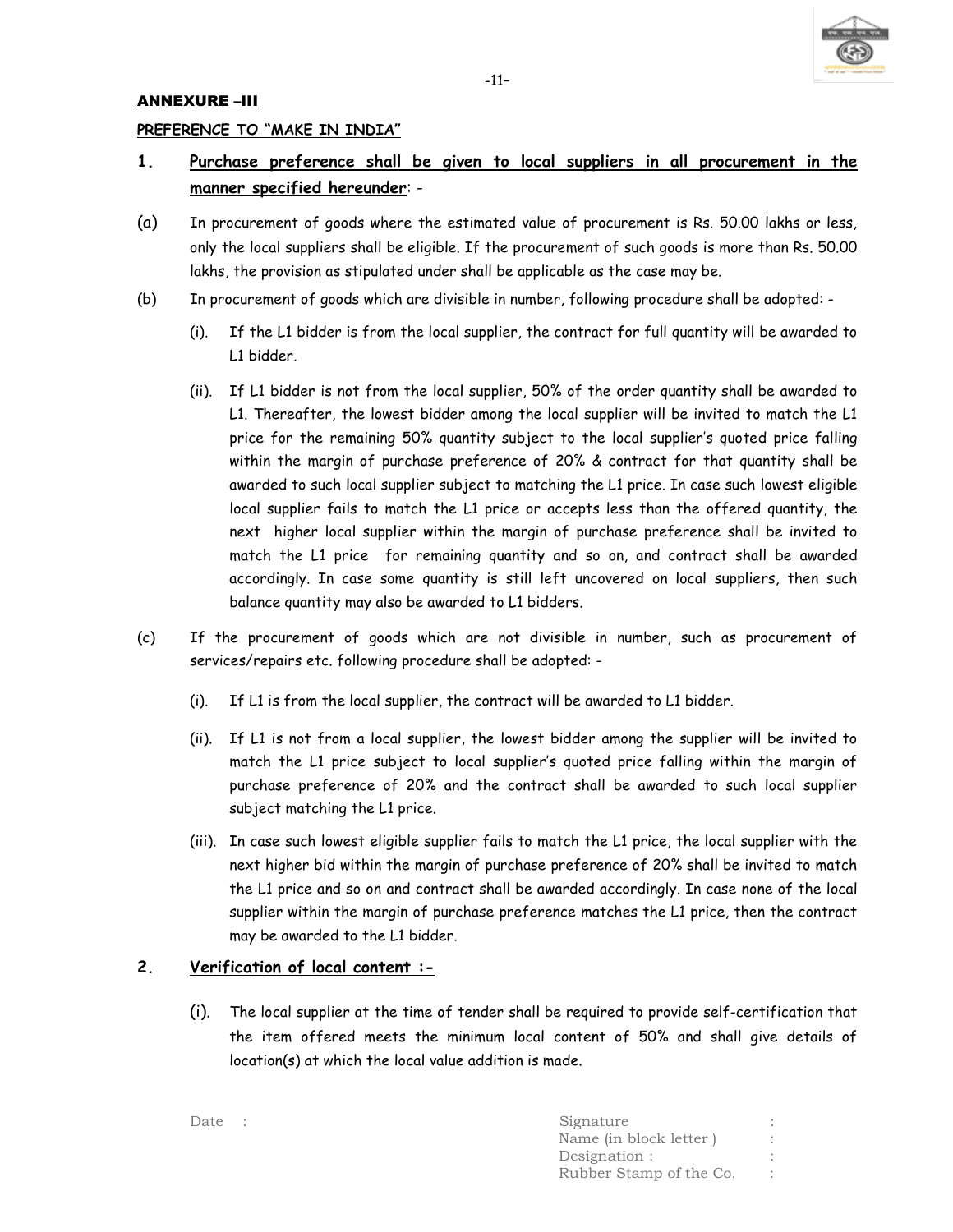

- (ii). In case the procurement for a value exceeds Rs. 10.00 Crores, the local supplier shall be required to provide certification from statutory auditor or cost auditors of the company (in case of companies) or from a practicing cost accountant or practicing chartered accountant (in respect of suppliers other than companies) giving percentage of local content.
- (iii). False declaration will be in breach of the Code of Integrity under Rule 175(1) (i) (h) of the General Financial Rules for which a bidder or is successors can be debarred for upto two years as per Rule 151 (iii) of the General Financial Rules alongwith such other action as may be permissible under law.
- 3. Exemption of small purchases :- Not withstanding anything contained in paragraph 3, procurements where the estimated value to be procured is less than Rs. 5 lakhs shall be exempt from this order. However, it shall be ensured by procuring entities that procurement is not spilt for the purpose of avoiding the provisions of this clause.

#### Definition for this purpose will be: -

"Local Content" means the amount of value added in India which shall, unless otherwise prescribed by the Nodal Ministry, be the total value of the item procured (excluding net domestic indirect taxes) minus the value of imported content in the item (including all customs duties) as a proportion of the total value, in percent.

"Local Supplier" means a supplier or service provider whose product or service offered for procurement meets the minimum local content as prescribed under this Order or by the competent Ministries/Departments in pursuance of this order.

"Margin of Purchase Preference" means the maximum extent to which the price quoted by a local supplier may be above the L1 for the purpose of purchase preference.

All the above terms & Conditions are acceptable to us.

| Date $\therefore$ | Signature               |  |
|-------------------|-------------------------|--|
|                   | Name (in block letter)  |  |
|                   | Designation :           |  |
|                   | Rubber Stamp of the Co. |  |